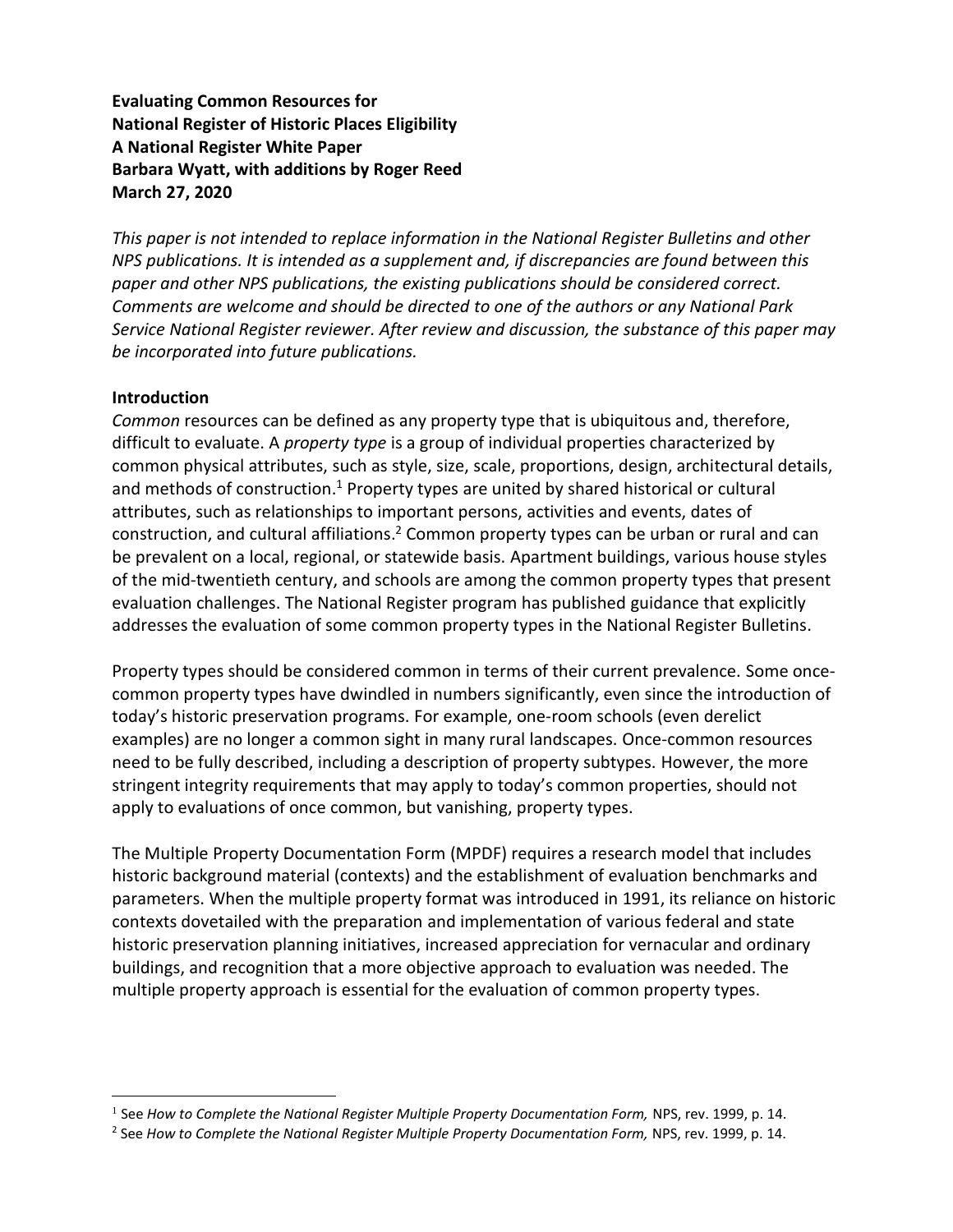# **A Familiar Approach**

The evaluation of common property types requires a great deal of background work and a deep familiarity with the resources. Without development of an analytical framework, based on research and field work, an objective evaluation is nearly impossible. The approach to the evaluation of ubiquitous resources requires the same steps needed to evaluate resources that are fewer in number, although identification and research phases that precede or accompany the evaluation process may be more challenging.

The multiple property approach to evaluation provides an excellent model for common property types, and the steps required to develop a context for an MPDF should be the approach used to develop a context for the evaluation of common property types. The following information must be provided:

- 1. Background history and context, particularly related to the Areas of Significance, identified themes, or property types;
- 2. Associated property types, including sub-types;
- 3. Applicability of the NR Criteria and Criteria Considerations;
- 4. Registration and integrity requirements for each property type.

Common resources, however, require a particular approach to each step of the process, because of the large number of resources that potentially form a basis of comparison. The following guidance is provided to make the evaluation of ubiquitous resources more manageable and defensible:

- 1. Develop a strong context statement;
- 2. Establish property types *and* subtypes;
- 3. Focus on historic districts as the most manageable property type;
- 4. Clearly define registration and integrity requirements.

## **A Strong Context Statement**

All properties must be evaluated within a historic context, and for common property types development of a context may require more comparative information. If the appropriate context does not exist, it must be developed with as much data as possible before an evaluation can be attempted.

For ubiquitous property types, the context must be thoughtfully designed to be usable in practice, that is, to reduce the number of properties or groups of properties that constitute a basis of comparison. However, the context must remain valid. For example, a given state may approach the evaluation of post-war housing by creating subtypes based on variations in style or form, geographic ranges, time brackets, or some combination of meaningful and logical distinctions. In contrast, a subtype defined by the works of a particular builder, whose contributions cannot be considered distinguished or particularly meaningful, lacks validity as a historically meaningful context.

The context and its associated property types should represent important aspects of history that are worthy of National Register recognition. For example, a city with many parks may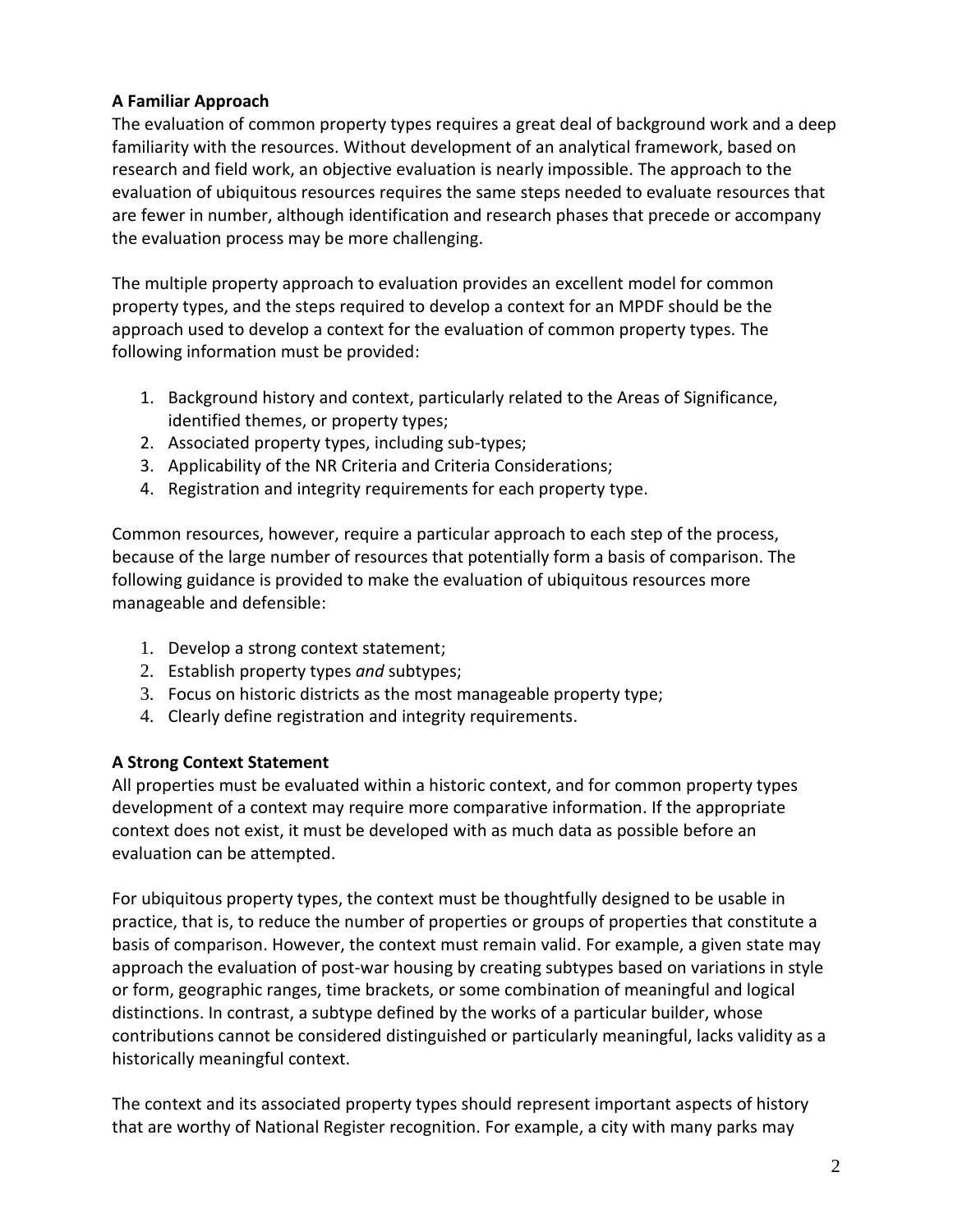identify *parks* as a context, and it may subdivide parks by landscape development phases or park types. If each subtype is defined by landscape and cultural characteristics, intended use, architectural elements, general size and location, etc., eligibility can be more logically assessed. However, in the spirit of compartmentalizing outdoor spaces to facilitate evaluations, the state should not identify sub-types that are too narrow or whose features may be ephemeral. Neighborhood playgrounds may be an example. They tend to be among the least static of outdoor park-like facilities. Playgrounds are subject to equipment replacement and other design changes that reflect the ebb and flow of popular culture, the demographics of the neighborhood, and city responses to maintenance, safety, codes, and budgets. Playgrounds, therefore, in many places would not constitute a context within the wider arena of "parks," even though they reflect an important aspect of landscape and recreation history and design.

For many common resources, the context must portray the history of the subject in terms of national trends, significant developments, influential theories and designs, and relevant cultural, economic, and political factors. Such background history lends substance, credence, and relevance to the context, whether associated resources are evaluated as significant at the local, state, or national level. This is true for historically and architecturally significant properties. It cannot be assumed that a familiar term in one state is used for a building of the same description elsewhere. Ultimately, the context must be bolstered with information that explains its significance within the state and within the local or regional area, if pertinent.

## **Establish Property Subtypes**

The definition of subtypes can be an essential tool for managing ubiquitous resources. For example, in Kansas City, Missouri, apartment buildings are a common property type. A means for evaluating historic apartment buildings has been established through the development of a series of multiple property documentation forms. Each addresses one type of apartment, and subtypes of each type have been identified. The city has identified apartment types and subtypes in the following multiple property documentation forms:

*Historic Colonnade Apartment Buildings of Kansas City Apartment Buildings of the North End of the Paseo Blvd. in Kansas City Working-Class and Middle-Income Apartment Buildings in Kansas City*

The colonnade apartments provide a good example of subtype definition. For each subtype, a detailed description is provided, the significance of the subtype is established in terms of national apartment trends, and registration requirements are specified. The subtypes identified for the colonnade apartments are:

Classical Colossal Column Porch Combined Column Porch Square Brick Column Porch Transitional Colonnade Apartment Building

Without the development of an adequate context and the definition of property subtypes, the evaluation of apartment buildings could be subjective and lack historical perspective. With the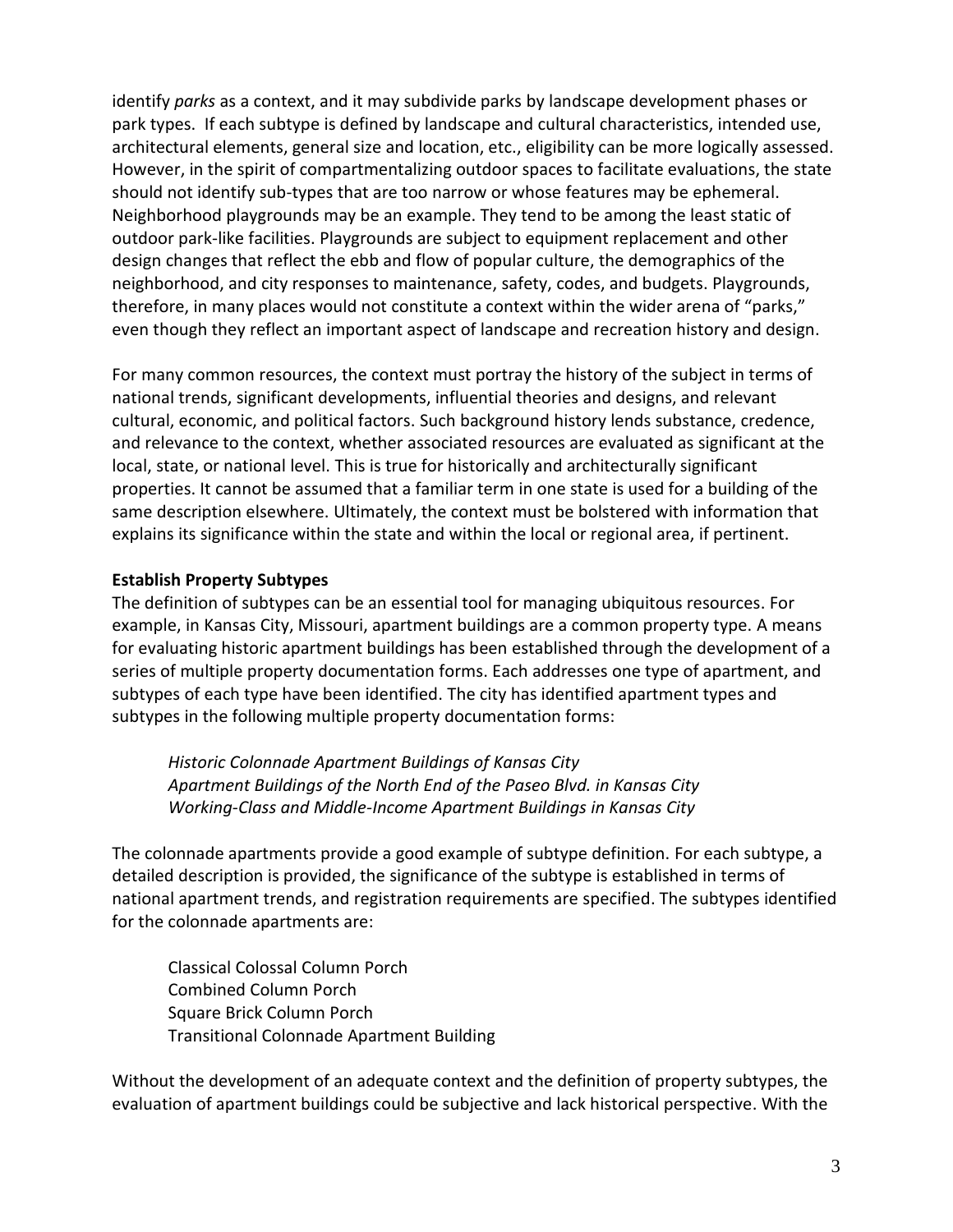context, significance in terms of the city's growth and development in relation to wider trends can be evaluated.

Regardless of the Criteria applied, apartments should be evaluated in terms of this comprehensive approach. If an Art Deco apartment building is considered significant under Criterion C, it probably is not enough to simply evaluate it in the context of five other Art Deco apartments in town. The Art Deco design motifs may be an embellishment on an apartment form or stylistic trend of wider significance. A fuller context must be provided, so the evaluation is not merely an aesthetic judgment of determining "the prettiest" among those that share some design elements.

Subtype definitions do not have to be limited to individual building forms. The multiple property documentation form *Historic Residential Suburbs in the United States, 1830-1960,* uses historic districts based on time periods as the relevant property type and identifies four types of historic districts:

Railroad and Horsecar Suburbs, 1830-1890 Streetcar Suburbs, 1888-1928 Early Automobile Suburbs, 1908-1945 Post-World War II and Early Freeway Suburbs, 1945-1960

Historical background on each district type is presented, with guidelines for applying each of the four National Register Criteria and Criteria Consideration G (less than 50 years old). The form provides pointers for determining whether a district is significant at the national, state, or local level and for addressing the seven aspects of integrity. It has widespread application throughout the nation.

#### **Individual Listing based on Common Architectural Styles or Vernacular Plan Types**

Architectural styles are academic tools to categorize and understand why buildings look the way they do. Because they reflect popular fashions, they can also be helpful in dating buildings. Vernacular plan types may also reflect fashions, as well as long-standing traditions. However, this paper is not the venue to debate the validity of stylistic terms or interpretations of vernacular house types. Rather, this a guide on how to develop an argument to support individual listing of a common property type.

National Register Bulletin 15, *How to Apply National Register Criteria for Evaluation*, provides general guidance that includes the following caution under Type, Period and Method of Construction [Criterion C]: "A structure is eligible as a specimen of its type or period of construction if it is an *important* example (within its context) of building practices of a particular time in history. For properties that represent the variation, evolution, or transition of construction types, it must be demonstrated that the variation, etc., was an *important* phase of the architectural development of the area or community in that it had an impact as evidenced by later buildings" (page 18). Note the use of *important*.

The following two examples illustrate this principle.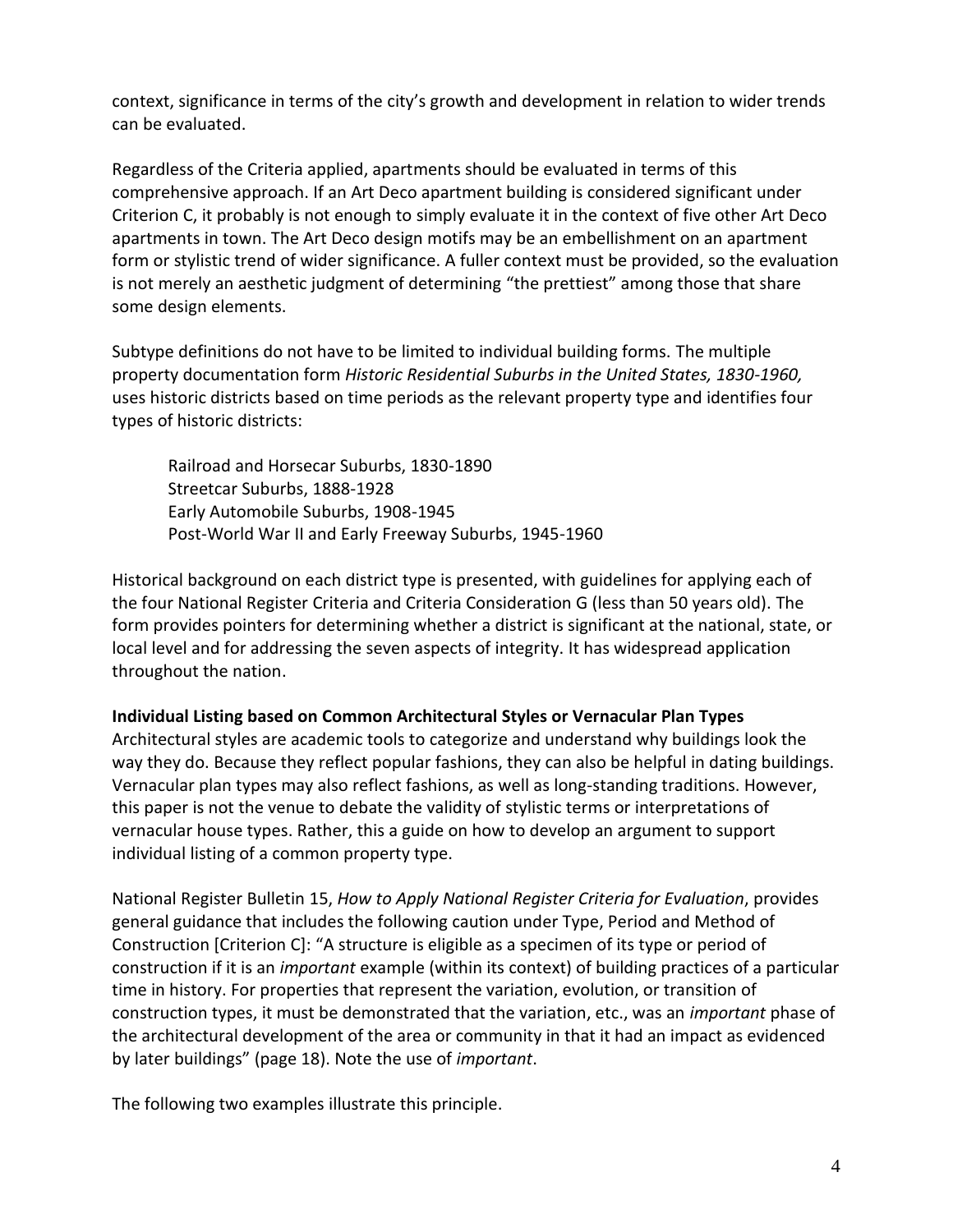#### **Celine and Albert Goddard House**

111 South Van Buren, Pierre, South Dakota NRIS: 10002102 Criterion C, Period of Significance 1908

"The Goddard House is one of the best examples remaining locally and the best example of a concrete block house whose blocks imitate dressed stone. Executed in a small, bungalow form, the house also represents a once common but increasingly rare housing type."

The design of the Goddard House is a very typical form that could be found in any community in America. The nomination is divided into four sections:

Concrete Block Construction. This provides background information on concrete in building construction.

Architectural Classification. This section discusses the bungalow (not an architectural style), the use of formed concrete block construction in Pierre, and possible origins of the plans for the house, such as plan books or kit houses, noting neither are likely given the relatively early (1908) construction date.

Development in Pierre. This section provides a brief context for housing development in Pierre.

History of the Goddard House. A history of the construction and ownership of the house is provided.

While these categories may suggest book-length documentation, the description is three pages and the statement of significance is five pages.

#### **Singhi Double House**

98-200 Broadway, Rockland, Maine NRIS: 100003589 Criterion C, Period of Significance, 1891

"The significance of the Singhi Double House is based on two sets of characteristics: the double house plan and the manner in which it is reflects some of the ideas of wealth and stability that authors of pattern book houses espoused in their volumes. The house was built as an investment, rather than to be owner occupied, but at the same time it was designed to give the appearance of a single-family home."

The nomination develops a context for double houses in Rockland, noting that the property type is common locally and in New England as a region. While this is not a multiple property document with several examples of this property type, the nomination provides a basis to develop such a document.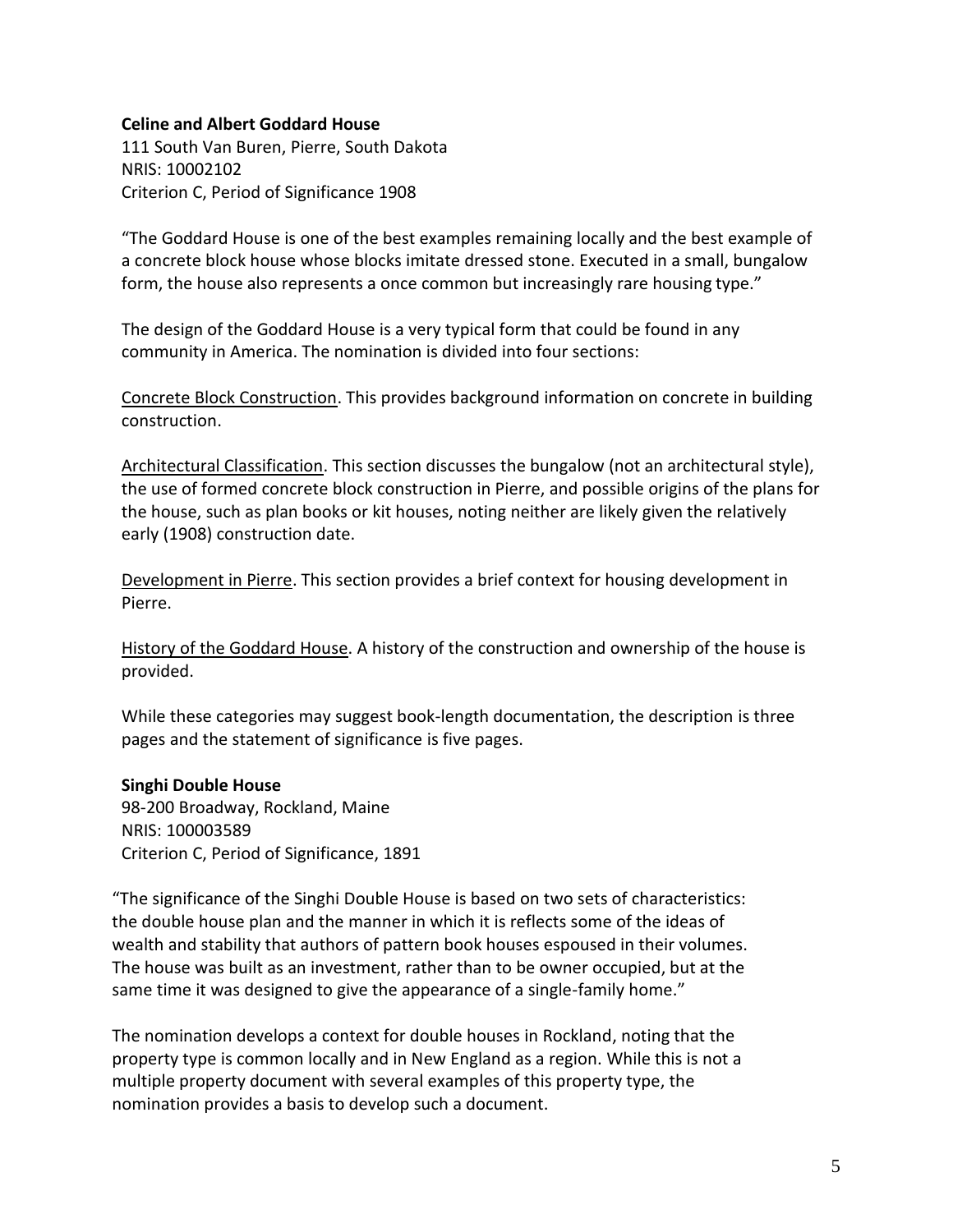## **Historic Districts: A Strategy if Individual Properties Lack Distinction**

Ubiquitous resources may be better evaluated as historic districts, rather than as individual properties. Some property types may so lack distinction that registration requirements preclude nominations of individual examples. Such houses, for example, may be considered significant in the context of suburban development and, therefore, historic districts may be the required resource type. A single ranch house built as infill construction in an established neighborhood may lack the suburban location and tract house setting established as a registration requirement. In this case, registration requirements could establish that such individual examples lack the necessary context for eligibility.

States or localities that have not done the research and fieldwork required to evaluate individual houses of this period can use the MPDF for suburbs (*Historic Residential Suburbs in the United States, 1830-1960*) for background information, and limit their evaluations to historic districts, until further research identifies other options. For example, with time, research may reveal that the work of a particular local architect is distinctive in its own right. Note that the suburb MPDF cautions that "contextual discussion beyond that provided in Section E (Statement of Historic Contexts) of this multiple property form" will be needed" (p. F-44). Research from a regional and local perspective is essential for nominating a district concerned with this multiple property context.

#### **Registration and Integrity Requirements**

Registration requirements are intended to distinguish eligible from ineligible resources among properties of a type. In theory, if a property meets the collection of requirements, and passes the integrity tests it should be evaluated as significant. In practice, this is only effective if the registration and integrity requirements are explicitly defined. Otherwise, an untenable number of eligible resources may exist. After all, the National Register is intended to recognize "districts, sites, buildings, structures, and objects **significant** in American history, architecture, archeology, engineering, and culture" (*National Historic Preservation Act* (a)(1)[A]). Determining significance (or the lack thereof) is the goal of any evaluation exercise.

The MPDF for *Historic Colonnade Apartments of Kansas City* provides a good model for specifying registration and integrity requirements for common properties. <sup>3</sup> The registration requirements reference the historic context in Section E and specify the defining elements that must be evident for apartments to be considered eligible. Exterior and interior modifications that do not diminish the buildings' significance are described. Six characteristics that must be in place for a building to qualify for individual listing under Criterion C are identified, and a similar list presents qualities that must be evident for listing under Criterion A, either individually or contributing to a district. Loss of integrity that precludes National Register listing is specified in six bullet points.

An evaluation of a common resource should include an evaluation of compliance with registration requirements. An assessment of integrity can contribute to an evaluation, but such an assessment should only be made after significance is established. All seven aspects of integrity should be addressed in the context: location, setting, design, material, workmanship,

<sup>&</sup>lt;sup>3</sup> All multiple property covers have been placed on the National Park Service website.